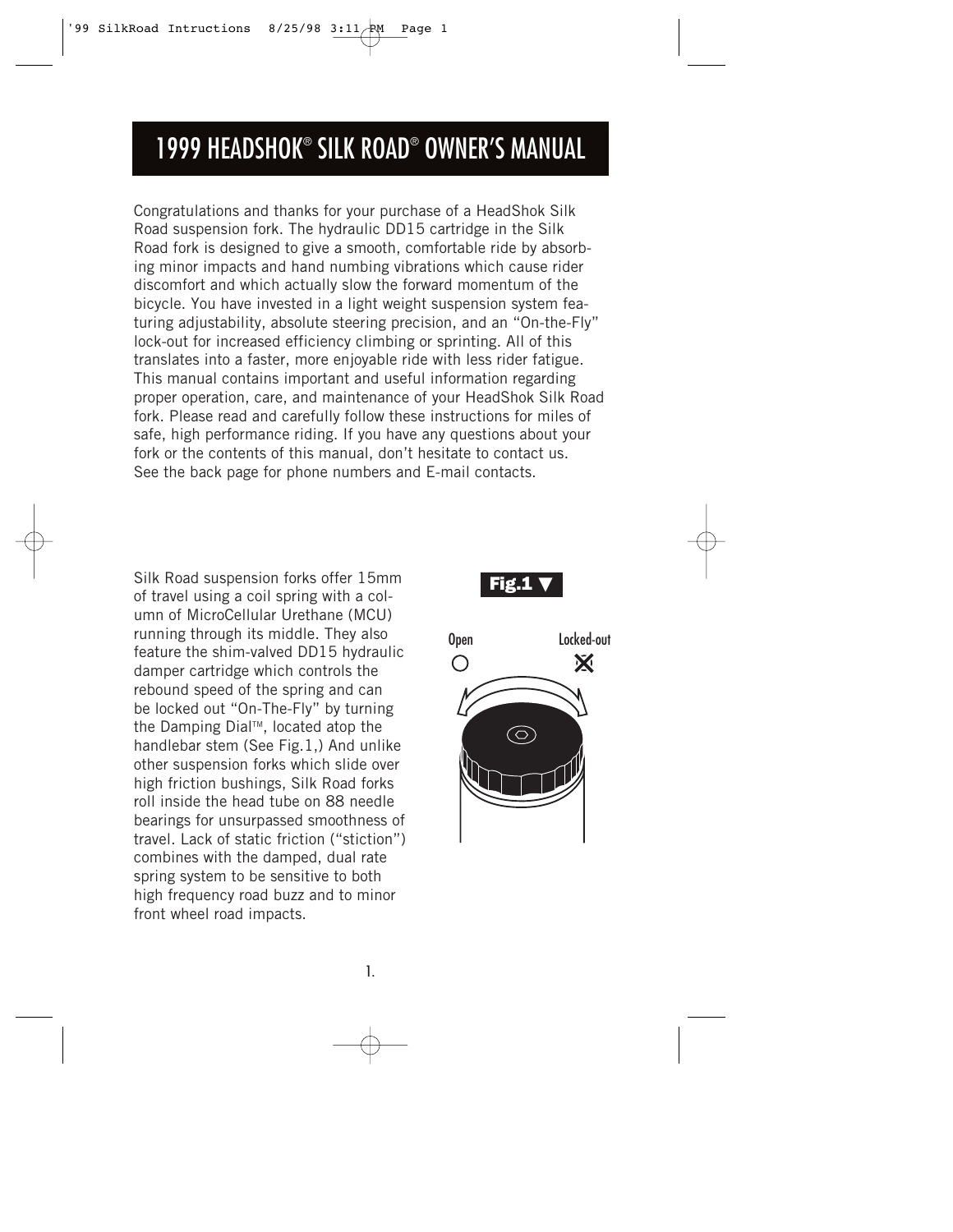## **WARNINGS:**

*HeadShok forks should be installed and adjusted by a qualified mechanic. Brakes must also be installed and adjusted by a qualified mechanic. If the brakes are improperly installed or adjusted, the bicycle will not be safe to ride. Improper installation, service, or adjustment of the fork or brakes will place the rider in danger of serious injury or death.*

*Use great care and pay close attention to the road or trail in front of you while turning the Damping Dial. Adjusting the fork can be distracting, and it is possible to lose control of the bicycle if your eyes wander from the surface directly in your path. Also remember that your balance and steering control change as soon as your remove one hand from the handlebars, and that your hand is further from the brake lever. If you are at all unsure of your ability to control the bike while adjusting the suspension fork, or if you are on a rough surface or a busy road, please stop before attempting to adjust the fork.*

*The HeadShok Silk Road fork is designed to be ridden on paved surfaces only. This fork is NOT designed for offroad use. Use of the HeadShok Silk Road fork for off-road, cyclo-cross, or in otherwise abnormal, excessive, or improper conditions will void the fork's warranty. Such misuse also places rider in danger of physical injury or death.* 

*The HeadShok Silk Road fork must be ridden with a front caliper brake installed through the fork crown. Riding this fork without a front brake will void the fork's warranty. Such misuse places the rider in danger of physical injury or death.*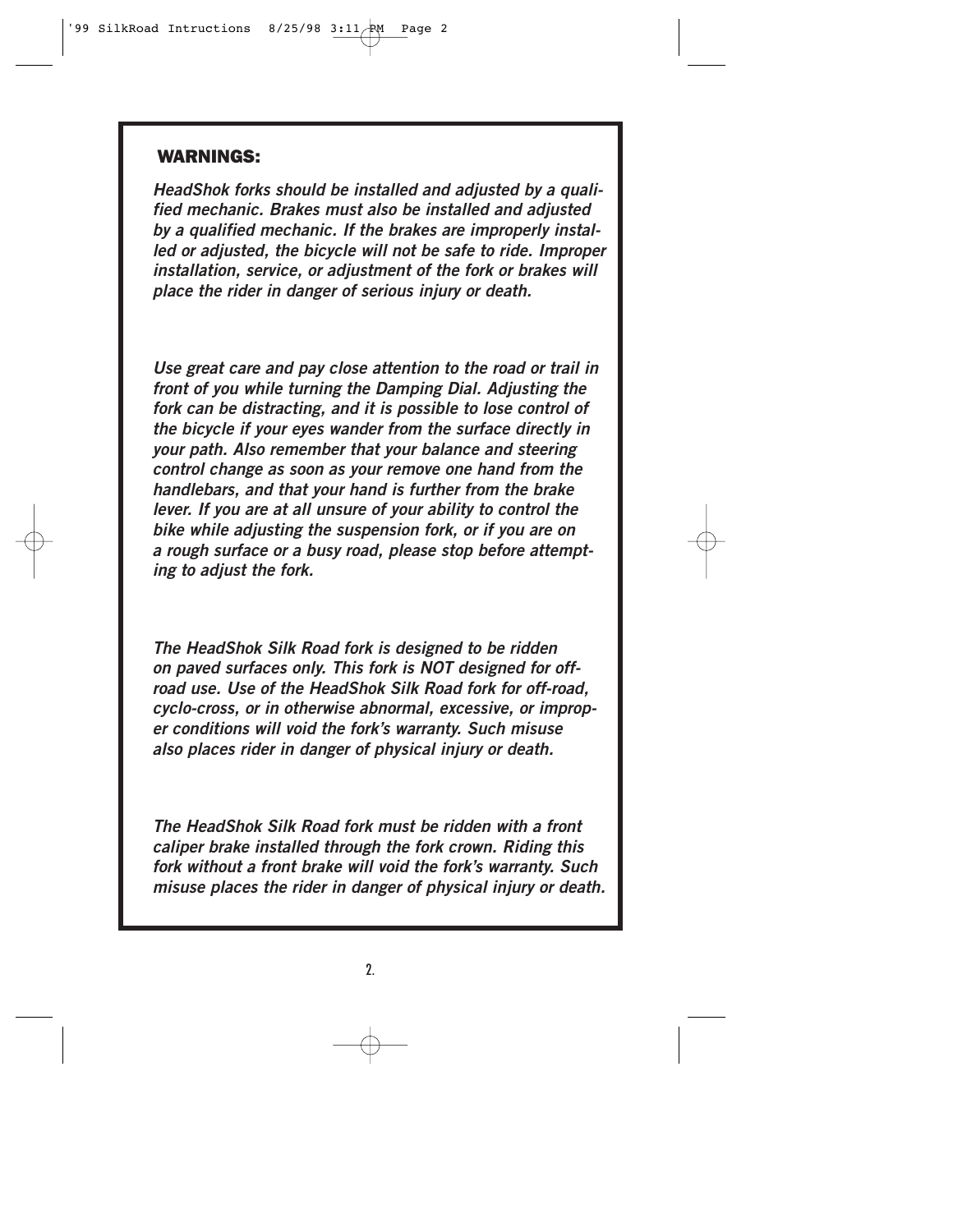*If the fork ever begins to make "knocking" or "klunking" noises, or if it ever shows an unexplained increase in travel, or looks like it is extended farther than it was originally, or if the fork loses its ability to lock out, stop riding the bike and bring it to a HeadShok dealer for inspection. Possible indications of a problem are:*



- An increase in the fork's extension or travel.
- *A stretched-out fork boot (See above.)*
- *A stretched or strained front brake cable.*
- "Knocking" or "klunking" noises coming from the fork.
- *A sudden loss of lock-out ability.*

*If any of the above symptoms are ignored, the result could be a separation of the fork from the bicycle frame, leading to an accident with risk of serious injury or death to the rider.*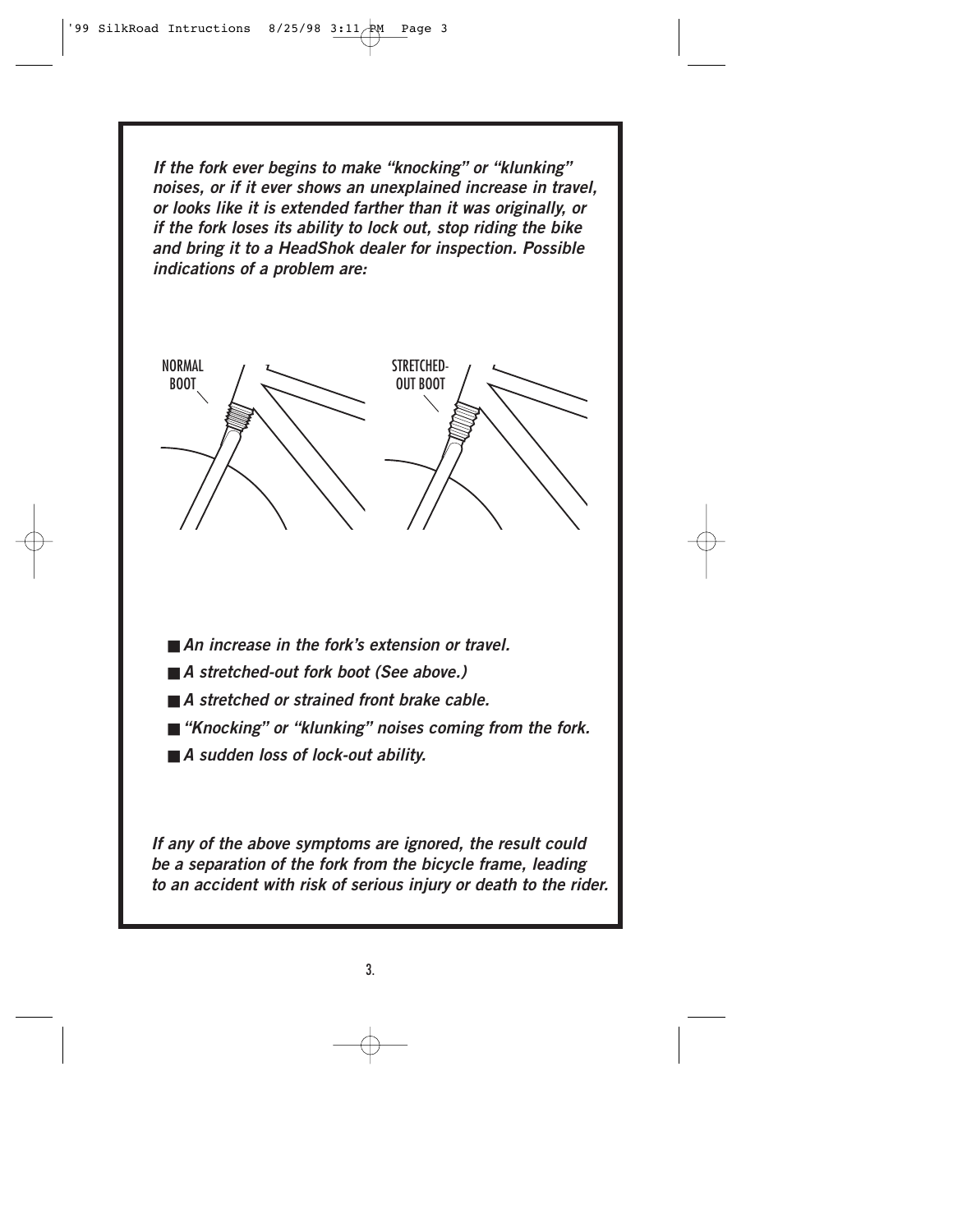## **STEM SELECTION**

All HeadShok equipped bicycles come with a CODA® Suspension Stem that is designed to work specifically with the unique head tube arrangement of the HeadShok front suspension system. These stems are supplied in sizes proportional to the different bicycle frame sizes. There are eight different stem sizes for drop type handlebars (26.0 mm clamp), each of which can also be inverted for 16 possible unique rider positions. This allows anyone to customize the fit of his or her bicycle. See your Authorized Cannondale Retailer for replacement CODA stems. Framesets and aftermarket forks do not include a stem.

## **REQUIRED MAINTENANCE**

It is recommended that you take your Silk Road fork to your Authorized HeadShok Service Center for a regular tune up every three months or 60 hours of riding. Your fork is a high performance suspension system and needs regular inspection, lubrication, and maintenance. Your mechanic will check the following items and service the fork as necessary. Between these tune ups, you should also occasionally check the top bearing seal and boot as outlined below.

## HEADSET BEARINGS:

Every few rides, or every time that the bicycle is exposed to water (rain, mud, or washing) a few drops of lightweight oil should be applied to the upper headset bearing seal (located just below the stem.) This seal must be kept lubricated, as it protects the headset cartridge bearings from contamination by water and dirt. Failure to keep the headset bearing seal lubricated will result in premature bearing wear.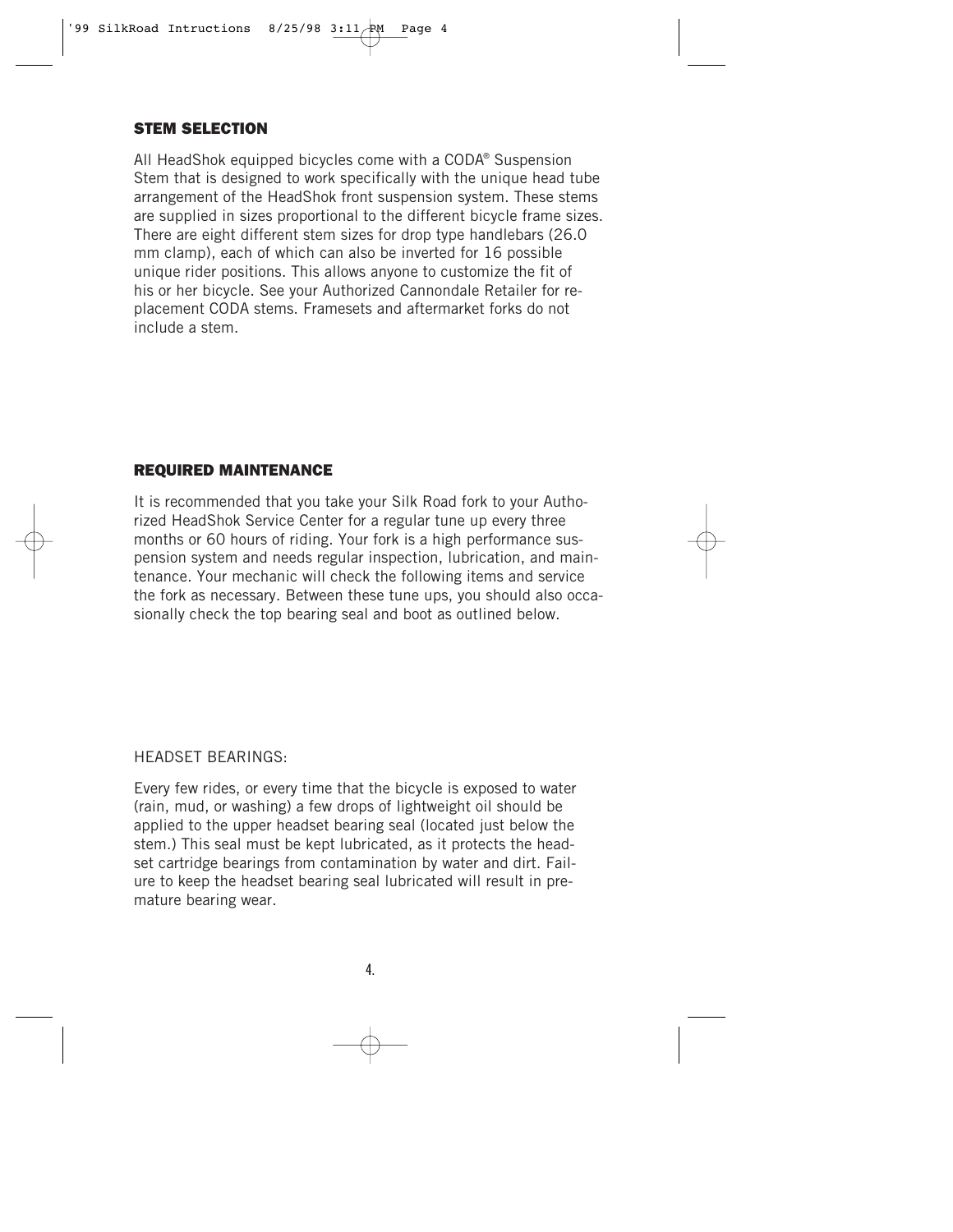SUSPENSION FORK BOOT:

Frequently inspect the rubber boot at the base of the headtube for tears or cuts which could allow contamination. If the boot is damaged in any way, it must be replaced immediately. Since boot replacement requires the suspension fork be removed from the frame, this job should be performed only by an experienced bicycle mechanic at an Authorized HeadShok Service Center. Damage to the Head-Shok due to contamination by water or dirt will not be covered under warranty.

## HYDRAULIC CARTRIDGE OIL OR SEAL REPLACEMENT:

The oil in the HeadShok hydraulic DD15 hydraulic cartridge should be replaced every 80 hours of riding, or at least once a year. The seals in the cartridge require less frequent attention, and should be replaced every two years or as needed. These procedures require unique tools and substantial expertise and training with hydraulic suspension systems. Therefore, they should be performed only by an experienced mechanic at an Authorized HeadShok Service Center.

## NEEDLE BEARING LUBRICATION:

The needle bearings which provide the smooth travel of the suspension in the HeadShok fork should be lubricated every three months or 60 hours of riding. This procedure requires partial disassembly of the suspension fork, and therefore must be performed only by an experienced bicycle mechanic at an Authorized HeadShok Service Center.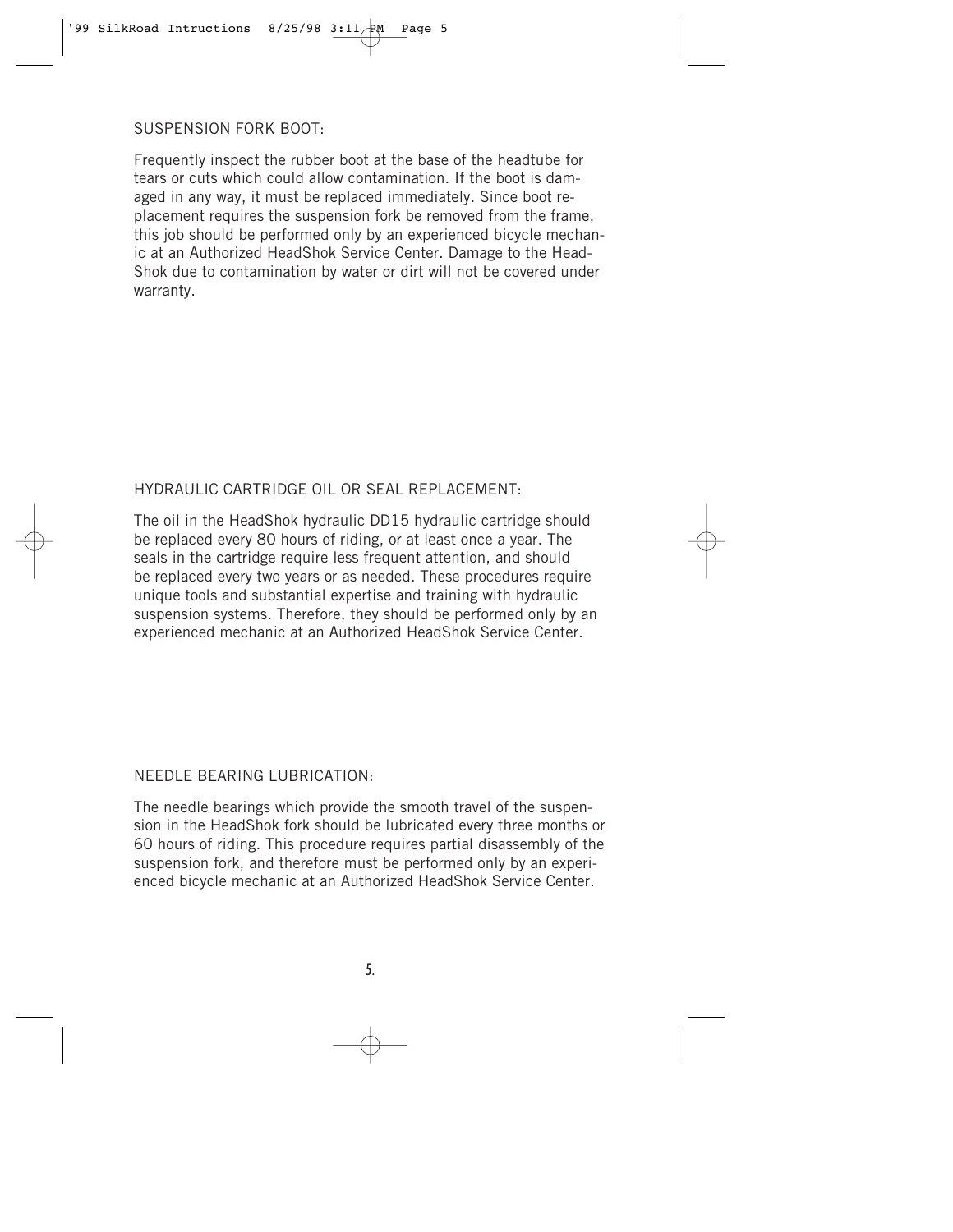## **PRELOAD ADJUSTMENT**

Before the bike is ridden, spring preload must be adjusted to suit the weight and preference of the rider. Preload should be adjusted when the bike is new, and then readjusted for each individual who rides the bike.

1. Make sure the Damping Dial is in the "Open" position by turning it to the left (counter-clockwise.)

2. Remove the small bolt from the center of the Damping Dial.

3. With rider off the bike, measure from floor to center of one end of the handlebar with the bicycle standing perfectly upright. Then position the rider on the bike in a seated, natural riding position. With only the rear brake applied, again measure the distance from the floor to the center of one end of the handlebar.

4. The difference in these two measurements is the preload sag. Most riders find the best suspension performance with about 1/16" sag compression. To change the amount of sag, insert a 3mm Allen wrench into the hole in the top of the fork. Turn the preload adjustment screw clock-wise for greater preload (less sag compression) or counter-clockwise for less preload (more sag compression.) See Fig.2.

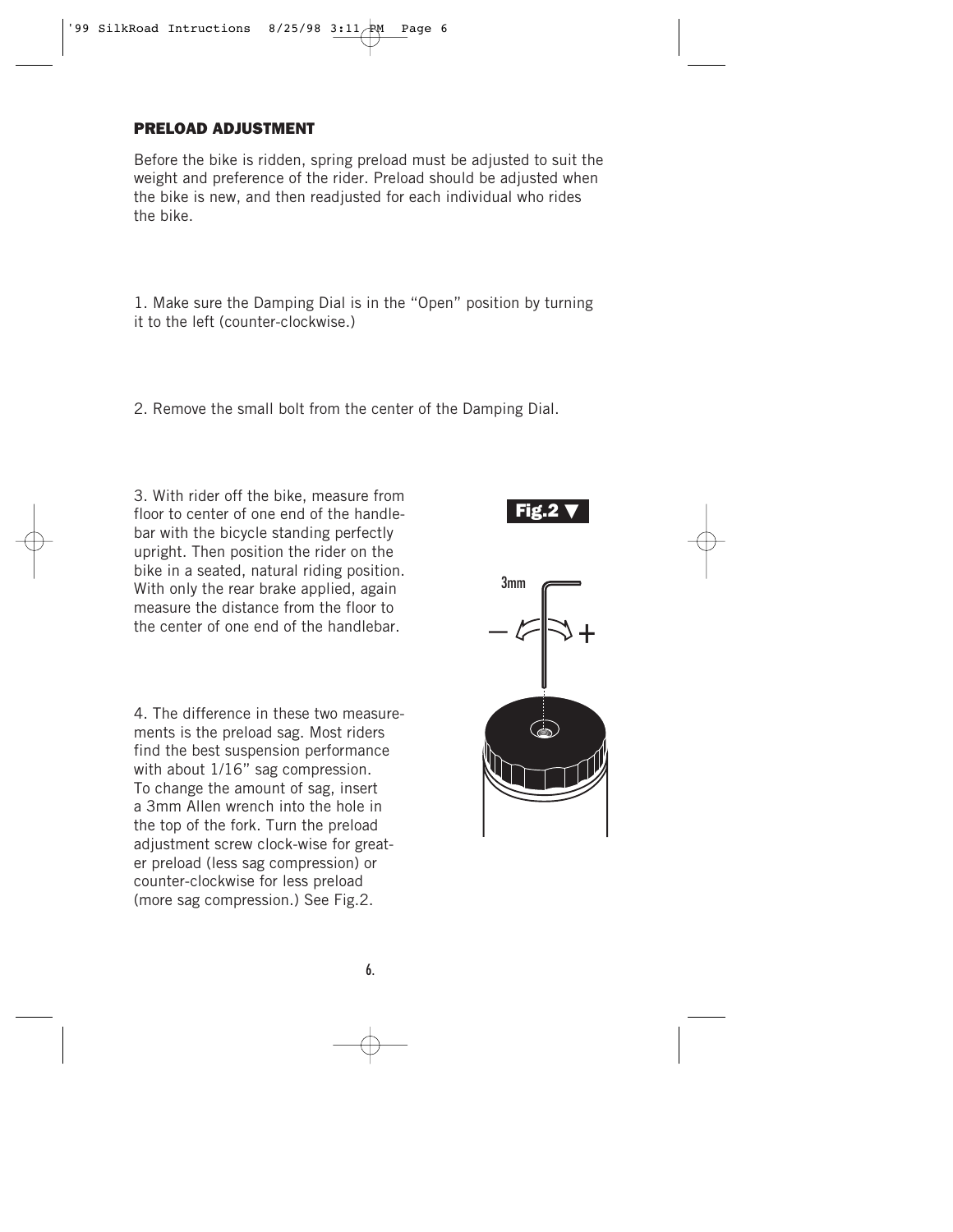5. When desired preload is set, replace the Damping Dial bolt.

NOTE: This procedure is to be used as a guideline only. We encourage riders to experiment with preload adjustment. Some prefer a stiffer suspension, some a softer, more compliant suspension.

# DAMPING ADJUSTMENT

Damping controls the speed at which the suspension moves. Compression and rebound damping of the Silk Road fork can be adjusted by changing the viscosity of the hydraulic oil within the cartridge. Since this procedure requires several unique tools and expertise with hydraulic suspension systems, it should only be performed by an experienced bicycle mechanic at an Authorized HeadShok Service Center. See your dealer for more information regarding the fine tuning of your HeadShok fork.

## **HEADSHOK WARRANTY**

All HeadShok forks and their internal assemblies are warrantied against manufacturing defects in materials and/or workmanship for a period of one year from the date of original retail purchase.

Not covered under warranty is damage resulting from improper adjustment or maintenance, lack of maintenance, crashes, or use judged by HeadShok to be excessive or abusive.